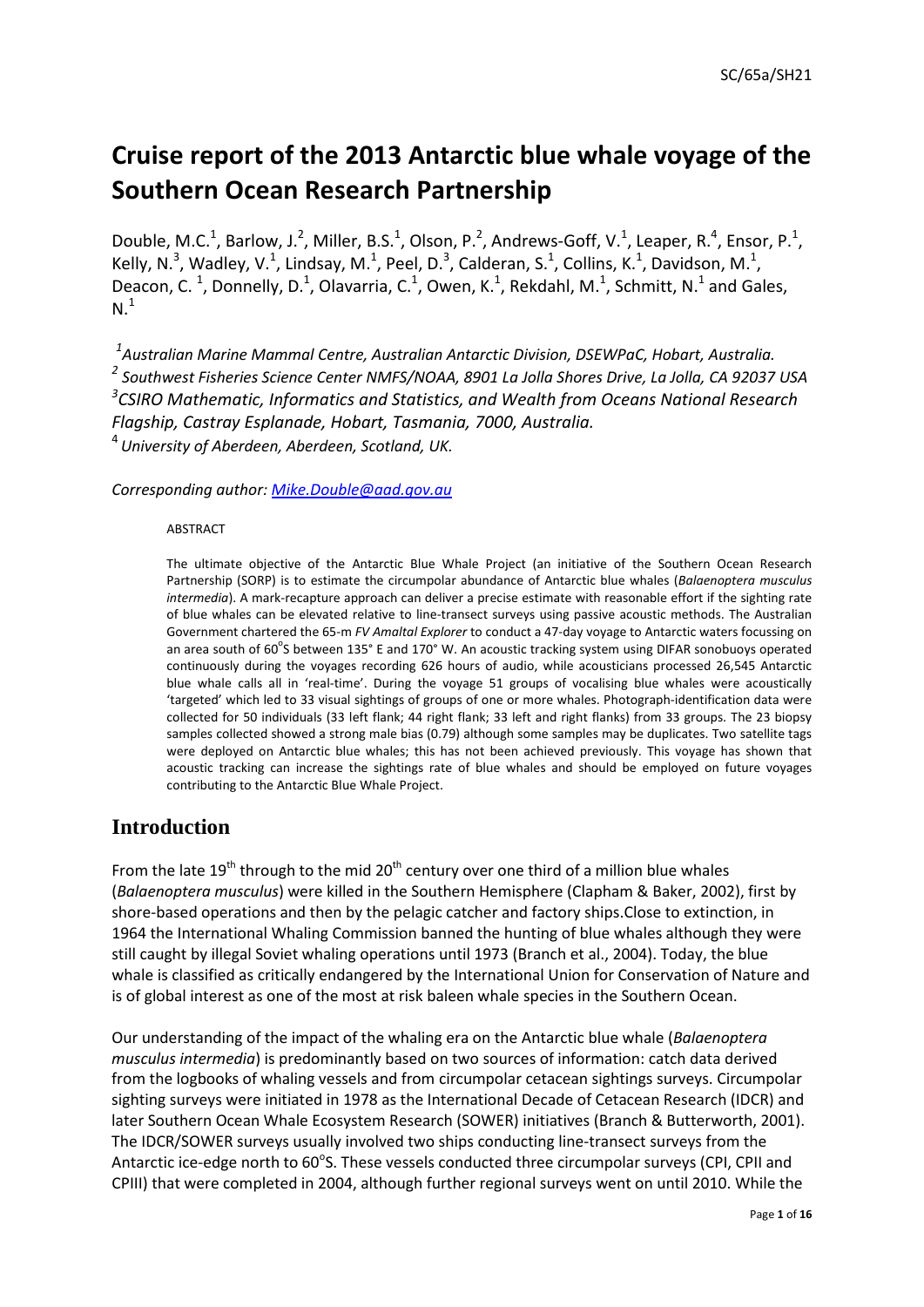catch data can provide yearly catch distribution and magnitude as well as often detailed information on the animals caught (including size, sex, pregnancy status, stomach contents etc.), the data from sightings surveys can generate estimates of circumpolar abundance, trends and distribution.

The low sighting rates of Antarctic blue whales from the IDCR/SOWER surveys generated abundance estimates with low precision which in turn hampered early efforts to assess population trend (Branch & Butterworth, 2001; Gerrodette, 1995). Later, Branch et al. (2004) estimated trend using catch and sightings data in a Bayesian modelling framework which estimated that the circumpolar Antarctic blue whale population decreased from pre-exploitation abundance of 239 000 (95% Bayesian interval of 202,000 – 311,000) to a low of around 360 individuals (95% Bayesian interval of 150 – 840) in the early 1970s. This represents a population decline of greater than 99%. This study also determined that from the lowest abundance the population had increased at a mean rate of 7.3% per year (95% CI 1.4-11.6%) and the estimated abundance in 1996 was 1,700 individuals (CV = 0.51, 95% CI 860 – 2,900).

In 2009 the Japanese Government indicated the 2009/10 would be the last SOWER survey after 32 years of effort covering some 216,000 nm and 4,100 vessel-days (International Whaling Commission, 2009). With the cessation of the SOWER surveys there are now no large scale, formal cetacean sightings surveys operating in Antarctic waters and no strategy to monitor the recovery or otherwise of Antarctic blue whales.

The Southern Ocean Research Partnership (SORP) program was initiated within the International Whaling Commission to promote collaborative cetacean research through coordination, cooperation and data sharing between research groups and national Antarctic programs (SORP, 2009). Six projects were initially proposed (Childerhouse, 2010) including the Antarctic Blue Whale Project. This project's ultimate objective is to assess the status of Antarctic blue whales through the delivery of a new, precise circumpolar abundance estimate. This ambitious and long-term goal, however, first required an assessment of the most appropriate survey method for this subspecies. Kelly et al. (2013) estimated the expected precision of abundance from 6 or 12 year line-transect (LT) or markrecapture (MR) surveys based upon the projected numbers of encounters as a function of abundance and survey method. The study found LT and MR performed similarly but MR was deemed a more pragmatic approach as data collection can be more flexible and opportunistic. However, a MR approach would be dependent upon an encounter rate enhanced by passive acoustic tracking (Kelly et al., 2013; Peel et al., 2013).

In 2012 two voyages were conducted off western Victoria, Australia that attempted to assess the effectiveness of passive acoustics for tracking and locating blue whales (Miller, 2012; Miller et al., 2012). The promising results from these voyages led, in 2013, to the first dedicated Southern Ocean voyage of the Antarctic Blue Whale Project (Wadley et al., 2012). The principal objectives of this voyage were: to assess and refine passive acoustic methods for locating Antarctic blue whales; to collect photographic data and biopsies for individual identification of blue whales; to deploy satellite tags to describe the movement and behaviour of blue whales; and to collect distance sampling data for regional abundance estimate of cetacean species.

# **Methods**

The methods employed on the voyage are presented in brief here; for further details refer to the voyage's Science Plan (Double et al., 2013). Also see Miller at al. (2013a; 2013b), Olson et al. (Olson et al., 2013a; Olson et al., 2013b) and Andrews-Goff et al. (2013) for further information on acoustic tracking, photo-identification and satellite tracking respectively.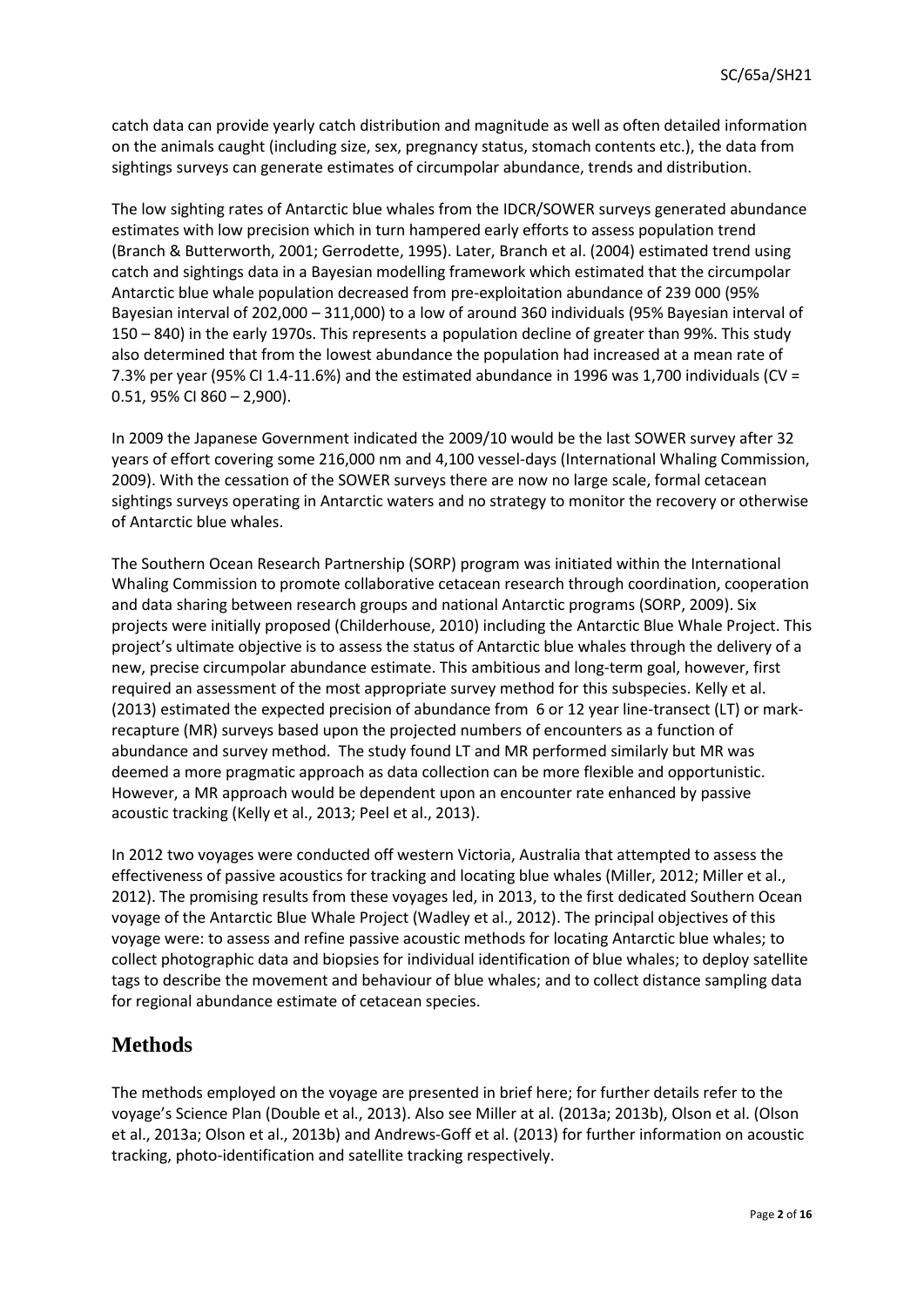

*Figure 1. The Antarctic Blue Whale Voyage ship track detailing associated observational modes (see Table 1). The maximum (7/3/2013) and minimum (15/2/2013) ice extent (from satellite data) during the voyage is represented by the solid and dashed lines adjacent to the Antarctic coastline. On the transit south and north the vessel went to the west and east of New Zealand's South Island respectively.*

The survey region (south of 60°S between 135°E–170°W, Figure 1) was identified prior to the voyage based on an examination of catch, sightings and acoustic data that suggested the area may have a higher density of blue whales than the circumpolar average (Kelly et al., 2013).

The Australian Government chartered the 65 m *FV Amaltal Explorer* for the inaugural Southern Ocean voyage of the Antarctic Blue Whale Project. This ship is a Class 1D (second lowest ice rating) factory stern-trawler registered in and operated from New Zealand. Three rigid hull inflatable boats (RHIB) were taken south on this voyage of which the primary research vessel was *Remora*; a 6.3m Naiad with a bowsprit for biopsying and tagging. For this voyage the ship had 13 crew members while the 15-person research team included scientists, a doctor and voyage managers. Members of the research team were assigned to one or more task-orientated groups: leadership; acoustics; observations and small-boat.

During the voyage the ship operated under seven specific survey modes (see Table 1).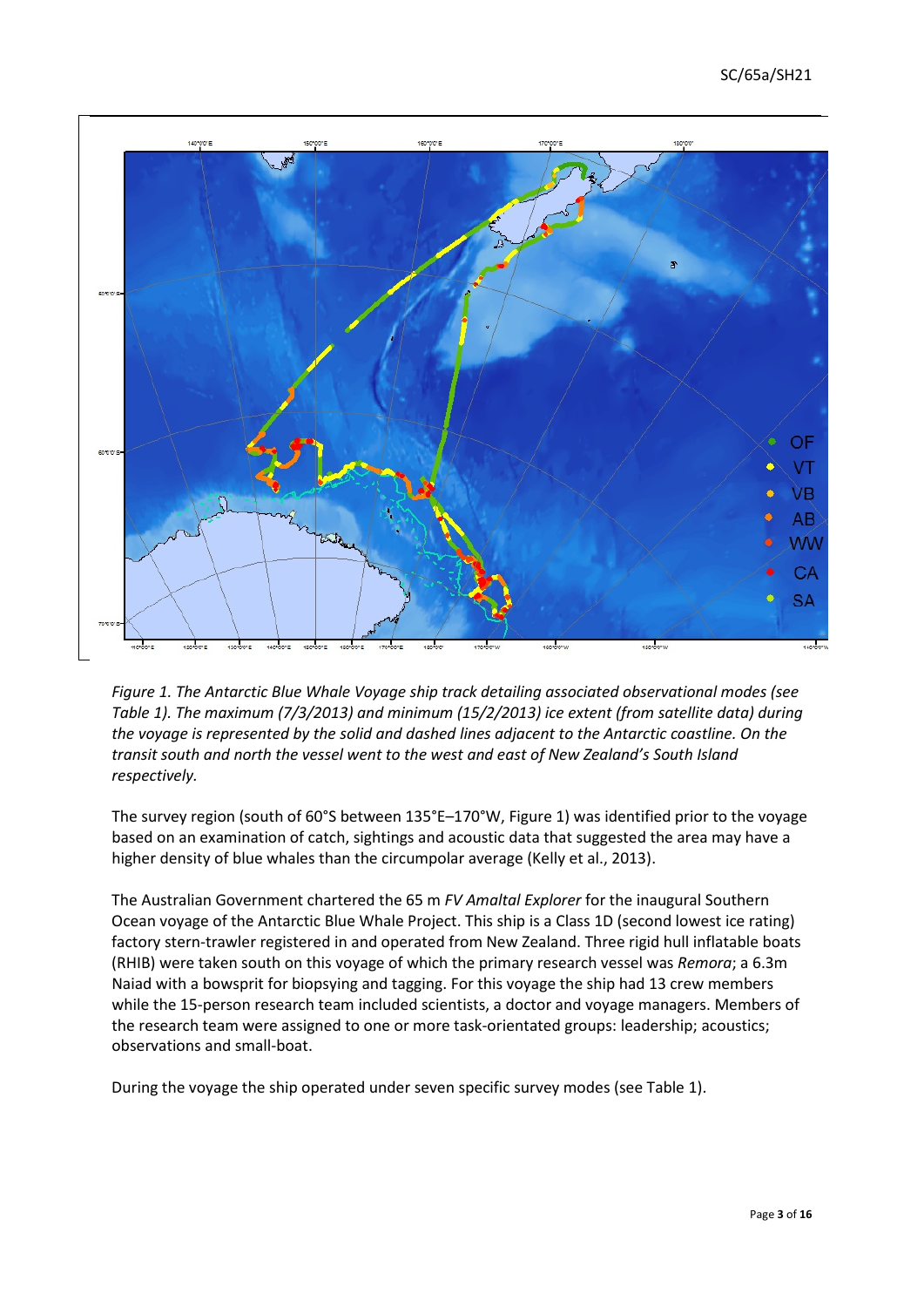All events occurring during any one of these modes such as sightings, biopsy attempts, boat launches, sonobuoy deployments were recorded in a customized data entry program Logger<sup>[1](#page-3-0)</sup> along with weather and effort data.

The acoustics team typically operated 24 hours a day for the duration of the voyage with the primary task of detecting, tracking and targeting blue whales. DIFAR Sonobuoys were deployed at 30 nmi intervals, or more frequently when needed for tracking and targeting pods. For a detailed description of the acoustic system and the specific methods employed by the acoustic team see Miller et al. (2013a).

Visual surveys were conducted during daylight hours by observers on the open-air flying bridge or in the enclosed bridge depending on weather conditions. Observers on the flying bridge were stationed in one of two viewing boxes that provided seating, a wind break, and a small shelf with a radial angle board that was used to determine the angle to whale sightings. Observers alternated between searching with and without 7X binoculars. For each cetacean sighted the distance and angle relative the ship's course were estimated using reticle binoculars and angle boards mounted on the viewing boxes or on the bridge. The visual surveys were curtailed when wind speeds were greater than 35 kts (approx. Beaufort 8) but acoustic searches occurred in all weather conditions.

Upon sighting suspected blue whales, the vessel was guided towards the whale by a member of the research team for species identification and to biopsy and to obtain images for photo-identification. The location of the whale was determined accurately using a photogrammetric measurement system described by Leaper & Gordon (2001). During sightings a commentary on surfacing events and other behaviours were logged on a voice recorder (see Double et al., 2013). When possible both sides of each whale were photographed using high resolution digital SLR cameras with imagestabilized zoom lenses. Photographs and associated records were archived at the end of each day for later quality control and reconciliation (Olson et al., 2013b).

When weather conditions permitted *Remora* was launched to collect photo-identification data, biopsies and to deploy satellite tags on blue whales. Biopsies were collected from humpback whales opportunistically. On *Remora* biopsies were collected using a modified .22 Paxarms rifle (Krutzen et al., 2002); when *Remora* could not be launched biopsies were collected from the bow of *Amaltal Explorer* using both Paxarms and Larsen rifles (Larsen, 1998). Biopsy samples were split between All Protect (Qiagen), 70% ethanol, and freezing in liquid Nitrogen. DNA was subsequently extracted using a Tissue DNA purification kit for the Maxwell 16 DNA extraction robot (Promega Corporation). The sexes of the tagged whales were determined using a 5' exonuclease assay of the polymorphisms in the sex-linked Zinc Finger genes as described by Morin et al. (2005).

Satellite tagging was not a high priority on this voyage because of the focus on acoustic tracking and MR data. However, tagging was attempted to assess its feasibility in addressing the goals of the Antarctic Blue Whales Project related to population structure, movement and feeding behaviour. The satellite tags employed comprised of a custom-designed, anchor section (Gales et al., 2009) joined to a stainless steel housing containing the Spot 200 transmitter manufactured by Wildlife Computers (Redmond, Washington, USA). Tags were duty cycled to a three hour on, three hour off transmission period at a 30 second repetition rate (Andrews-Goff et al., 2013).

 $\overline{a}$ 

<span id="page-3-0"></span>Logger was developed by the International Fund for Animal Welfare to facilitate benign research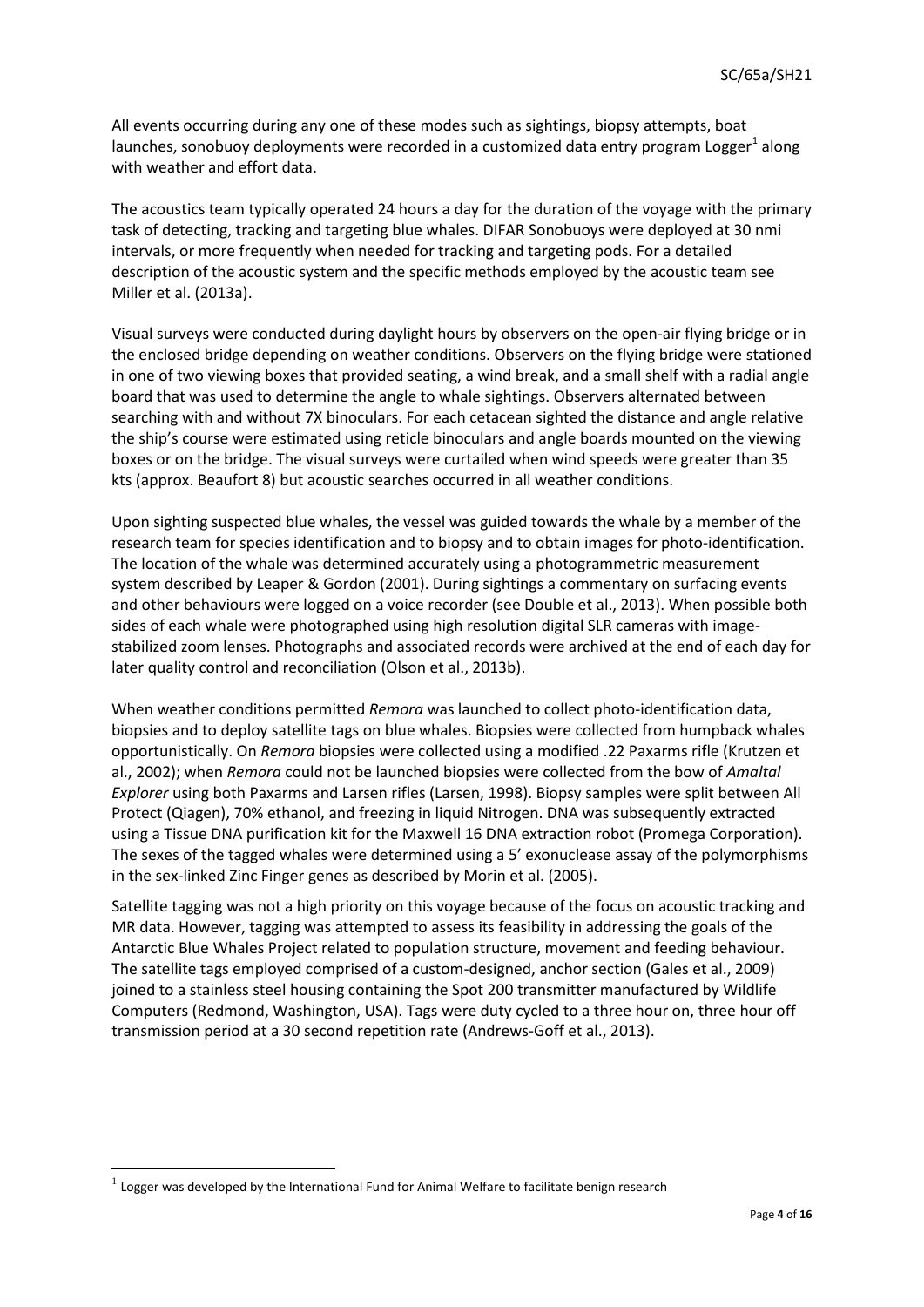| Mode                                                                                   | <b>Hours of Operation</b> | <b>Activities</b>                                                                                                                                                                                                                                                                                                                        | <b>Weather conditions</b>                                                                                                                                                                                                   | Who is 'guiding' the ship?                                                                                                                                                                                                                                                                                                                        |
|----------------------------------------------------------------------------------------|---------------------------|------------------------------------------------------------------------------------------------------------------------------------------------------------------------------------------------------------------------------------------------------------------------------------------------------------------------------------------|-----------------------------------------------------------------------------------------------------------------------------------------------------------------------------------------------------------------------------|---------------------------------------------------------------------------------------------------------------------------------------------------------------------------------------------------------------------------------------------------------------------------------------------------------------------------------------------------|
|                                                                                        |                           |                                                                                                                                                                                                                                                                                                                                          |                                                                                                                                                                                                                             |                                                                                                                                                                                                                                                                                                                                                   |
| Visual Transect (VT or<br>VT-BO) or<br>Acoustic Bearing (AB) or<br>Visual Bearing (VB) | Daylight hours            | Acoustics team deploying<br>sonobuoys and listening for<br>blue whales.<br>Observing team on Flying<br>Bridge and/or Bridge                                                                                                                                                                                                              | Observing on the Flying<br>Bridge will occur for <<br>Beaufort 5. Bridge only ><br>Beaufort 5. No sightings ><br>Beaufort 6.<br>Acoustics will occur when<br>Beaufort <7, unless<br>otherwise unsafe to<br>deploy sonobuoys | Acoustics team according<br>to their tracking and<br>targeting protocols or if<br>whale sighted without<br>acoustics bearing then the<br>sightings team will guide<br>the vessel. In the event no<br>blue whales detections the<br>vessel will be directed by<br>the spatial model i.e.,<br>heading back towards or<br>along the sea ice boundary |
| With Whales (WW)                                                                       | Daylight hours            | Once sighting is confirmed as<br>a blue whale then<br>observation team switches to<br>WW mode and starts video<br>tracking<br>Decision required whether to<br>switch to Close Approach,<br>Small Boat or Survey<br>Aggregation mode                                                                                                      | likely < Beaufort 6                                                                                                                                                                                                         | Ship guide - an observer<br>on the gantry (on the mast<br>above the flying bridge)                                                                                                                                                                                                                                                                |
| Close approach (CP)                                                                    | Daylight hours            | Decision required whether<br>Photo-ID only or Biopsy and<br>Photo-ID<br>Potentially collecting photo-<br>ID and biopsies from bow<br>Remaining observing team<br>will maintain observations<br>from the Flying Bridge<br>Acoustics team deploying<br>sonobuoys and listening for<br>blue whales, as required                             | likely < Beaufort 6                                                                                                                                                                                                         | Ship guide - an observer<br>on the gantry (on the mast<br>above the flying bridge)                                                                                                                                                                                                                                                                |
| Small boat (SB)                                                                        | Daylight hours            | Potentially collecting photo-<br>ID and biopsies from bow<br>Biopsies and photo-ID may<br>also be captured from the<br>ship                                                                                                                                                                                                              | likely < Beaufort 5                                                                                                                                                                                                         | Ship guide - an observer<br>on the gantry (on the mast<br>above the flying bridge)<br>Ship must remain in visual<br>contact with small boat                                                                                                                                                                                                       |
| Survey Aggregation (SA)                                                                | Daylight hours            | The aim is to estimate the<br>extent and numbers of<br>whales within an<br>aggregation. This survey<br>mode will only be<br>undertaken when it is not<br>possible to approach<br>individuals for photo-id or<br>biopsy either with AE or the<br>small boat<br>This will be based on short<br>track lines within the<br>aggregation area. | likely > Beaufort 6                                                                                                                                                                                                         | Lead observer will design<br>small scale tracklines<br>within a limited area of the<br>aggregation                                                                                                                                                                                                                                                |
| Acoustics only (AO)                                                                    | Outside daylight<br>hours | Acoustics team deploying<br>sonobuoys to locate new, or<br>remain with blue whales                                                                                                                                                                                                                                                       | Up to Beaufort 7, unless<br>otherwise unsafe to<br>deploy sonobuoys                                                                                                                                                         | Acoustics team according<br>their tracking and<br>targeting protocols.                                                                                                                                                                                                                                                                            |

# *Table 1. Description of the modes of operation and associated activities during the voyage.*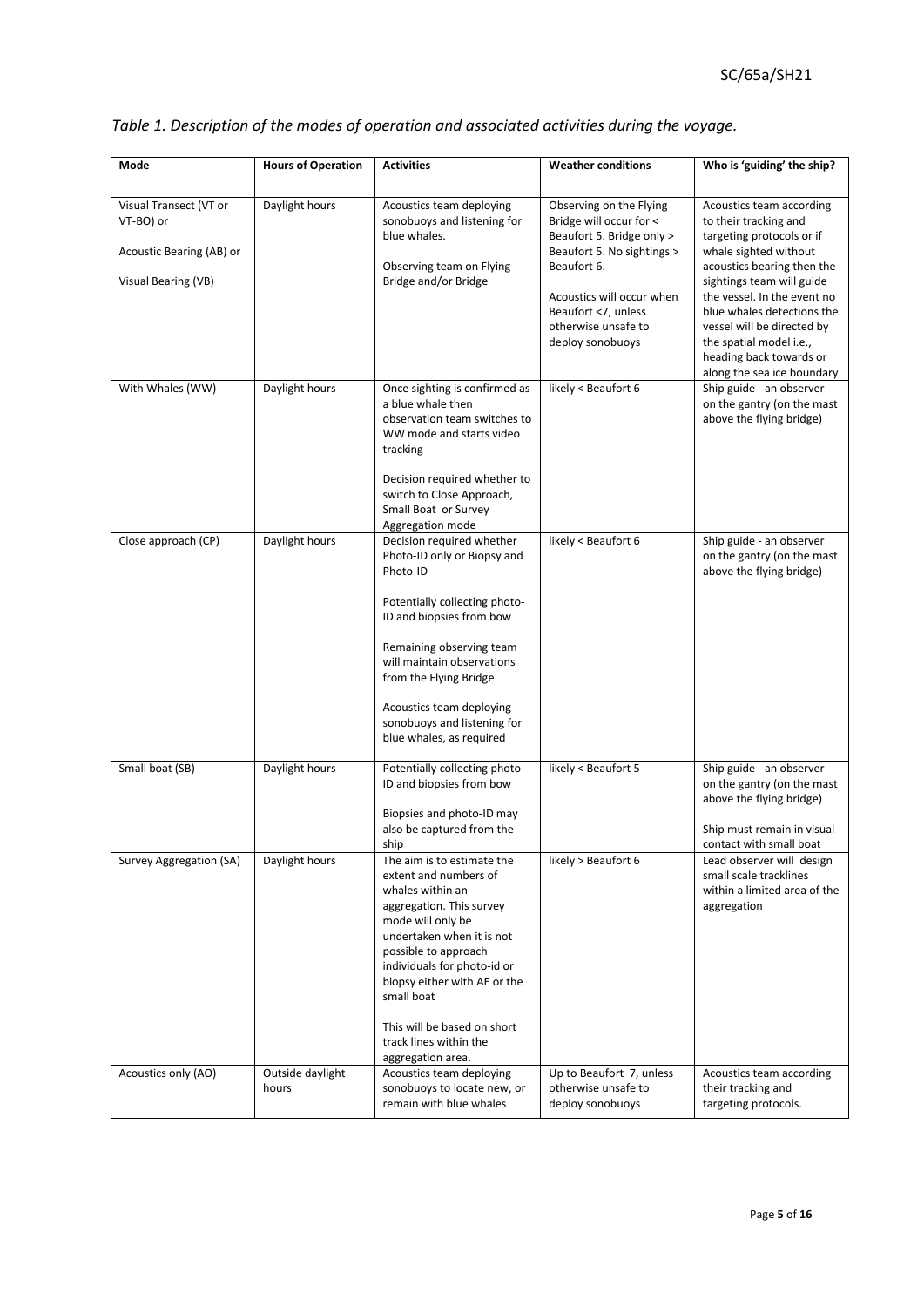# **Results and Discussion**

The voyage departed from Nelson, New Zealand on the 30<sup>th</sup> January and returned to the same port on March  $17<sup>th</sup>$  2013 (47 days). Twenty-nine days were spent in the designated study area south of 60°S, from 135°E-170°W. The 3,620 km transit to the western part of the survey area took nine days. During the 29 days spent south of 60°S the *FV Amaltal Explorer* covered approximately 10,595 km. The transit north took nine days and covered 2,785 km. The time spent and distance covered in each of the survey modes is presented in Table 2.

For a detailed treatment of recommendations to improve methods, operations and equipment on future voyages see Barlow et al. (2013).

|                         | Transit to 60°S |                | South of 60°S |              |
|-------------------------|-----------------|----------------|---------------|--------------|
| <b>Survey modes</b>     | Dist (km)       | Time (hours)   | Dist (km)     | Time (hours) |
| AB-Acoustic Bearing     | 126             |                | 2045          | 107          |
| BO - Bridge Only        | 380             | 21             | 590           | 35           |
| CA - Close Approach     | 0               | 0              | 867           | 72           |
| OF-Off Effort           | 1686            | 94             | 4517          | 396          |
| SA - Survey Aggregation | 0               | 0              | 89            | 5            |
| VB-Visual Bearing       | 30              | $\overline{2}$ | 50            | 3            |
| VT - Visual Transect    | 693             | 35             | 1882          | 94           |
| WW - With Whales        | 0               | 0              | 555           | 30           |

Table 2. Visual survey effort by different modes on Transit to 60<sup>°</sup>S and south of 60<sup>°</sup>S.

#### *Blue whale acoustics, sightings and photo-identification*

A total of 361 sonobuoys were deployed both in transit to and within the survey area yielding 734 hours of acoustic recordings (see Table 3 for summary of acoustic data from south of 60°S). From these recordings 26,545 whale calls were analysed in real time. Fifty-one singletons or groups of calling whales were 'targeted' by the ship of which 32 were sighted or led to sightings of blue whales close to the targeted singing whales. On thirteen occasions the targeting was aborted due to ice, weather, operational reasons, or to targeting a group of calling whales thought to be nearer to the ship. Six whales were not sighted because they either stopped singing (n=5) or were moving too fast to be approached by the ship (n=1; see Table 3).

Vocalisations of Antarctic blue whales were first detected during transit on 3<sup>rd</sup> February 2013 (sonobuoy #22, 51.95°S, 157.55°E) and were audible on all sonobuoys deployed south of 52°S. Initial analyses suggest that Antarctic blue whale vocalisations were audible from the west (62°S, 140°E) and central regions of the survey area (64°S, 170°E) at a distance of approximately 600 nmi. If these preliminary results are found to be valid, then these recordings indicate an extremely long detection range even when using hydrophones deployed near the sea surface.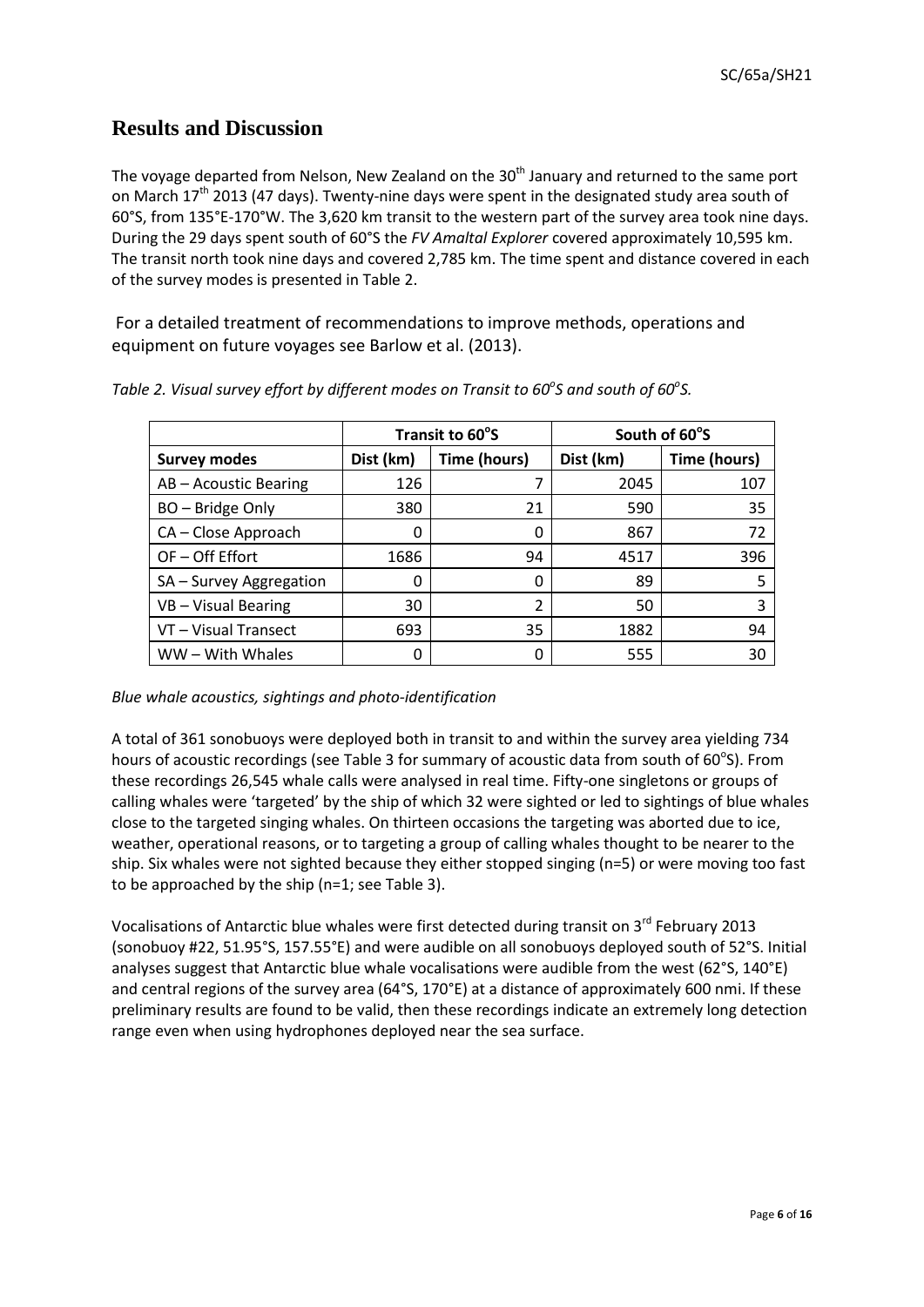| <b>Measure</b>                      | South of 60°S |
|-------------------------------------|---------------|
| Sonobuoys deployed                  | 260           |
| Number of failed buoys              | 31            |
| Audio recorded (hours)              | 564.4         |
| Audio from 2 simultaneous buoys (%) | 58.1%         |
| ABW calls analysed in real time     | 26,006        |
| <b>Triangulated locations</b>       | 3,146         |
| Targets pursued                     | 51            |
| Targets successful                  | 24            |
| Associates of targets successful    | 8             |
| Targets aborted                     | 13            |
| Targets missed                      | 6             |
| Visual survey hours                 | 346.6         |
| Visual survey distance (km)         | 6,078         |

|  |  | Table 3. Acoustic tracking and targeting metrics of Antarctic blue whales calls south of 60°S. |  |
|--|--|------------------------------------------------------------------------------------------------|--|
|  |  |                                                                                                |  |

Thirty-nine groups of blue whales were sighted south of  $60^\circ$  during the voyage. All of these groups were acoustically targeted whales or whales closely associated with targeted whales (see Table 3). The estimated pod size ranged from one to five individuals (mean=2.15). The geographical distribution of blue whale sightings is presented in Figure 2. The radial distances to initial sightings of blue whales are shown in Figure 3. The large number of close sightings can partly be explained by acoustic tracking to locate animals in poor weather conditions and overnight.

Thirty-three groups of blue whales, composed of an estimated 82 individuals, were approached for photo-identification; 75 individuals were photographed. A total of 50 blue whales were individually identified (33 left flank; 44 right flank; 33 left and right flanks). The geographic distribution of individually indentified whale is shown in Figure 4. Twenty-five whales were either not photographed well enough for reliable individual identification or were found to be resights within the voyage (see Olson et al., 2013b). Identification photographs will be uploaded into the internationally collaborative Southern Hemisphere Blue Whale Catalogue (Galletti Vernazzani & Olson, 2012).

During the transit south and north past New Zealand's South Island (see Figure 1) there were nine sightings of blue whales and a further four groups heard, targeted and subsequently sighted. New Zealand-type blue whale calls were recorded on 44 of 61 sonobuoys deployed around the South Island of New Zealand and subantarctic waters south of New Zealand (between 155 to 175°E longitude and 41 to 54°S latitude). The calls recorded were first described by Kibblewhite et al. (1967) and were later presumed to be blue (McDonald et al., 2009; McDonald et al., 2006). However, this may be the first time the calls have been recorded with simultaneous visual sightings of blue whales; see Miller et al. (2013b). (2013b). Fourteen blue whales were photo-identified off the South Island during the transits, 9 from the west coast in January and 5 near the east coast in March (seeOlson et al., 2013a).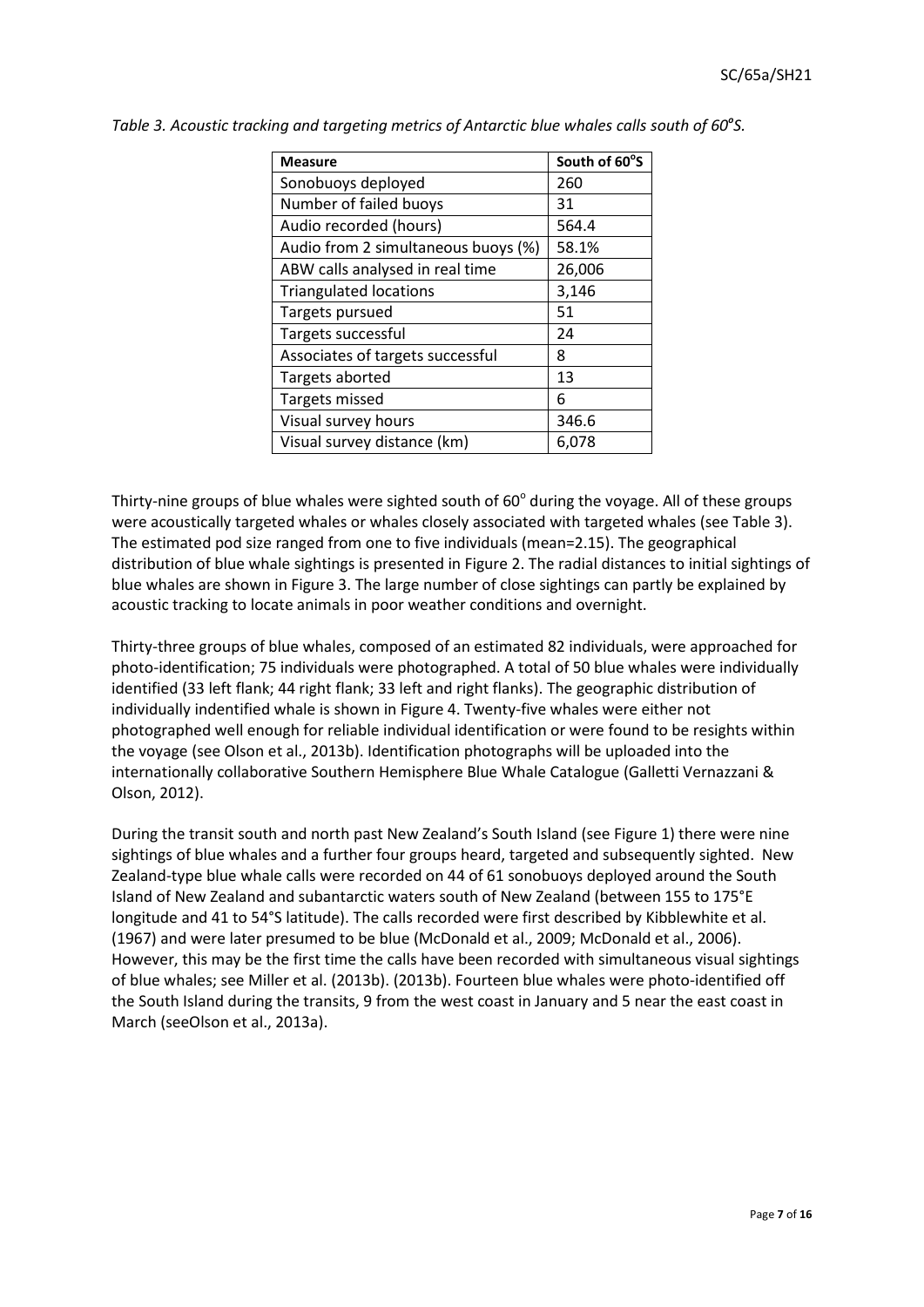

*Figure 2. Distribution of Antarctic blue whale sightings throughout the voyage. The maximum (7/3/2013) and minimum (15/2/2013) ice extent (from satellite data) during the voyage is represented by the solid and dashed lines adjacent to the Antarctic coastline.*



Figure 3. Distribution of radial distances to initial sightings of blue whales. The horizon was at approximately 12 km. Sightings greater than 6 km (less than 0.1 binocular reticles) were pooled in this figure.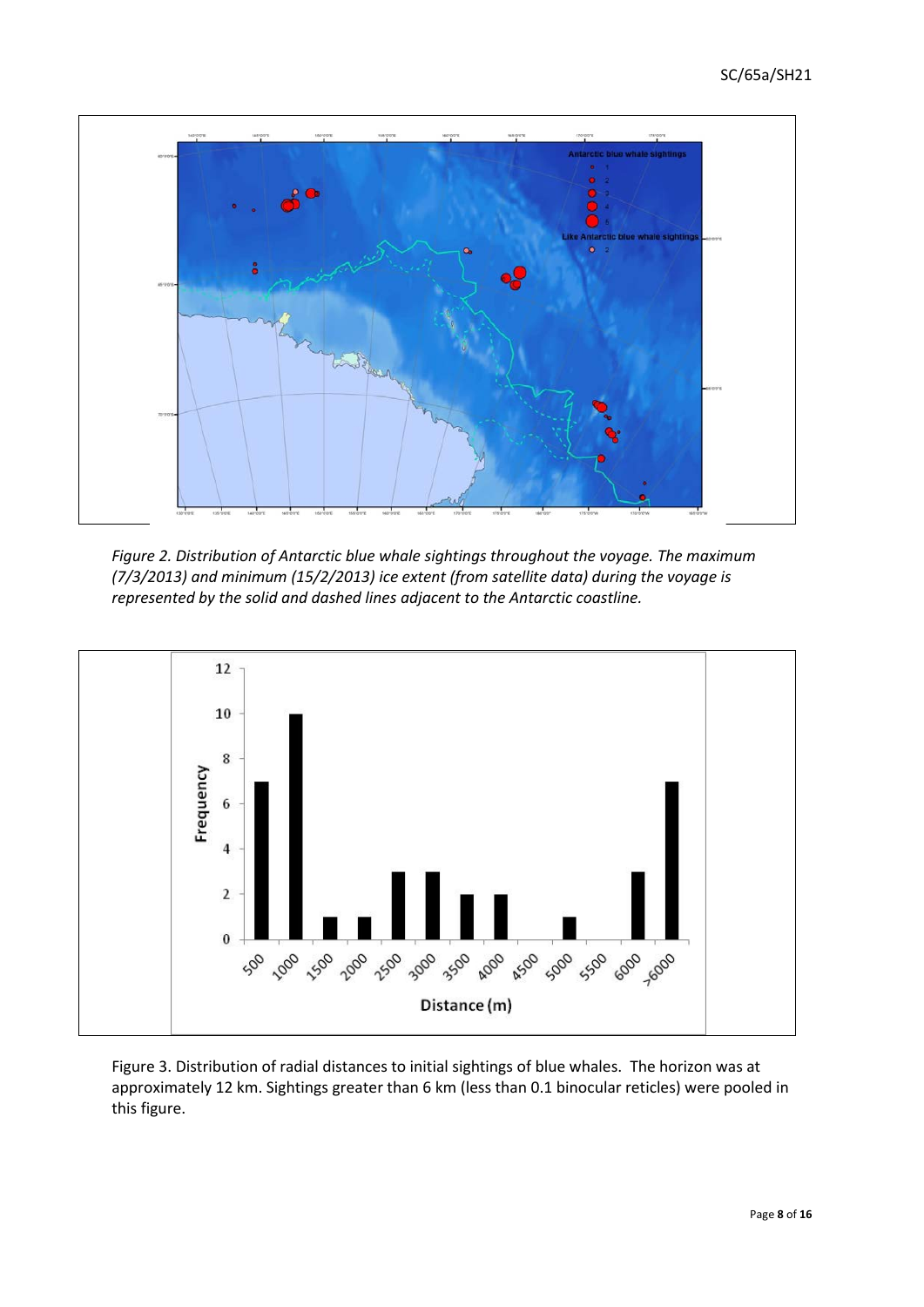

*Figure 4. Distribution of Antarctic blue and humpback whale photo IDs collected from the ship and small boat throughout the voyage. The maximum (7/3/2013) and minimum (15/2/2013) ice extent (from satellite data) during the voyage is represented by the solid and dashed lines adjacent to the Antarctic coastline.*

#### *Biopsies and satellite tagging*

Biopsy samples from 23 whales were obtained from the *FV Amaltal Explorer* (n=10) and the *Remora*  (n=13) using the Larsen and Paxarms rifles respectively*.* The geographic distribution of the samples is given in Figure 5. It is likely at least five whales were biopsied more than once; the total number of whales sampled will be determined definitively by genotyping. Most Antarctic blue whale samples included sufficient tissue to be divided and preserved in three ways to maximise analysis potential (All Protect, 70% ethanol, and freezing in liquid Nitrogen). These samples will be used to generate mitochondrial DNA sequences and individually-specific microsatellite and/or SNP genotypes for MR analyses. The specific genetic methods will be determined in the near future by a Technical Committee of the Antarctic Blue Whale Project. Subsamples of all biopsies will be submitted to the IWC-endorsed repository for blue whales genetic samples at the NOAA Southwest Fisheries Science Center, La Jolla, California (International Whaling, 2012).

Two satellite tags were deployed on blue whales in Antarctic waters which to our knowledge has not been achieved previously. The tags collected movement data for 14 and 74 days tracking each whale over 1,433 and 5,300 kilometres respectively. The satellite tag-derived movements showed one travelled northwards and then west, approximately parallel to the polar front while the other travelled southeast at greater average speed (see Figure 6). Both whales performed long scale movements interspersed with patches of searching, often in close association with the ice edge. Details on tag performance and the movements of each whale can be found in Table 4. See Andrews-Goff et al. (2013) for further details.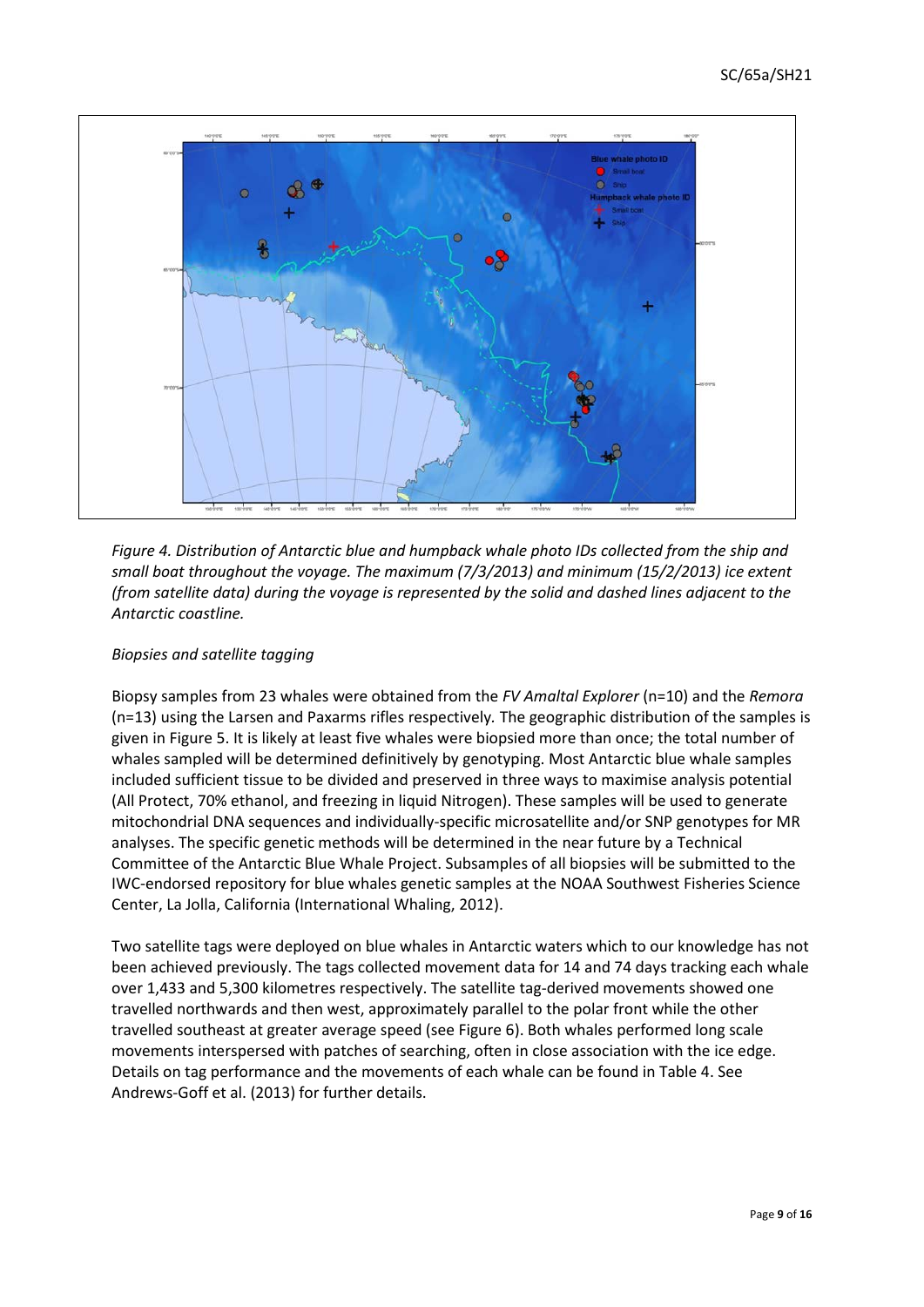

*Figure 5. Distribution of Antarctic blue and humpback whale biopsies collected from the ship and small boat throughout the voyage. The maximum (7/3/2013) and minimum (15/2/2013) ice extent (from satellite data) is represented by the solid and dashed lines adjacent to the Antarctic coastline.* 

Generally blue whales encountered south of 60°S were more evasive of the RHIB than the ship even though the ship was considered to be noisy (see Barlow et al., 2013). Therefore, as the voyage progressed the ship was used more frequently to obtain photographs and biopsies. On future blue whales voyages it should not be assumed that a RHIB is a more effective platform for photographs and biopsy samples than a manoeuvrable ship.

Eight biopsies were collected opportunistically from humpback whales but this activity was a lower priority on this voyage (Figure 5).

Approximately thirty hours of detailed behavioural data were collected to investigate the context of calling behaviour and obtain accurate locations of whales that may be used for source level measurements. These data were collected from 25 encounters varying from less than ten minutes to over four hours (with an average of approximately one hour). However, the data were usually collected following close approaches by the ship and may not be representative of undisturbed behaviour. For future voyages it would be beneficial to stand off the whales for a time to collect these data appropriately.

#### *Cetacean sightings data*

Sightings of all cetaceans and the 40 sightings of Antarctic blue whales are listed in Table 5. In total there were 596 sightings of an estimated 1,821 individual cetaceans. Confirmed sightings of 11 cetacean species were recorded.

Although distance-sampling methods were employed on this voyage it is unlikely these data can be used to estimate regional abundance of cetaceans because the trackline of the ship was influenced greatly by the acoustic targeting of blue whales. Also the distribution of blue whales may not be independent of the distribution of other cetacean species. For example a preliminary analysis indicated 70% (235/337) of fin whales sighted were within 30 km of the nearest blue whale sighting,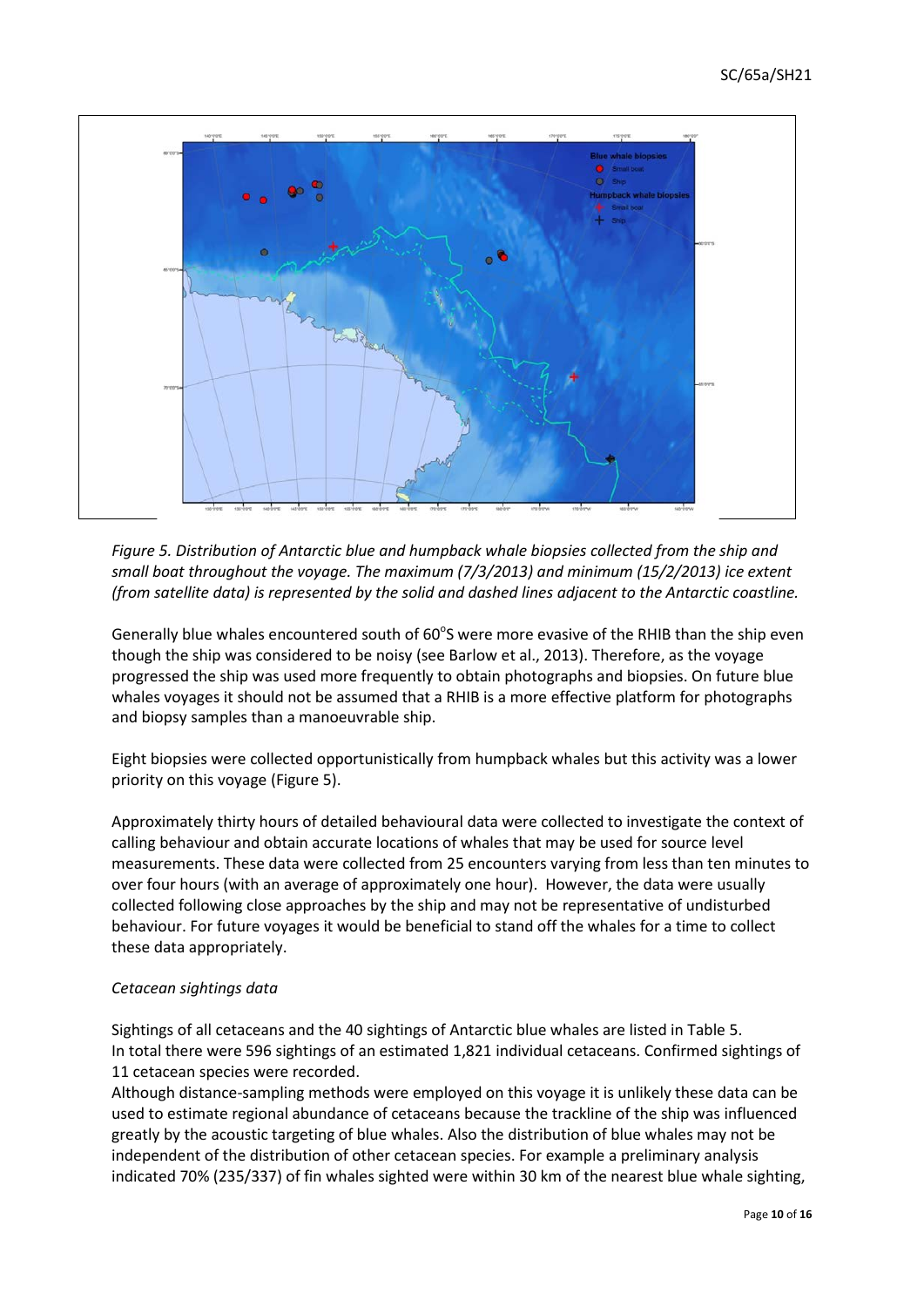although there appeared to be some separation in the species distribution at smaller spatial scales (only 3% of fin whales encountered were within 5 km of the nearest blue whale). In contrast humpback whales (238 groups sighted) showed less association with blue whale sightings (Figure 7). Only 45% of humpback whale individuals sighted (215/475) were within 30 km of blue whales with a median group distance of 42 km from the nearest blue whale sighting. Humpback whales are the only species for which it may be possible to estimate a detection function related to perpendicular distance.



*Figure 6. Satellite tag derived movements of two Antarctic blue whales tagged during the voyage.*  Both tracks were filtered and smoothed using the CRAWL package implemented in R [\(http://cran.r](http://cran.r-project.org/)*[project.org/\)](http://cran.r-project.org/). A) Ice extent upon deployment (14/2/2013) and termination of the tracking period (29/4/2013) is represented by the solid and dashed lines adjacent to the Antarctic coastline. B) Ice extent upon photo identification (red triangle - 9/2/2013) and termination of the tracking period (21/3/2013) is represented by the solid and dashed lines adjacent to the Antarctic coastline. Blue whale behavioural data*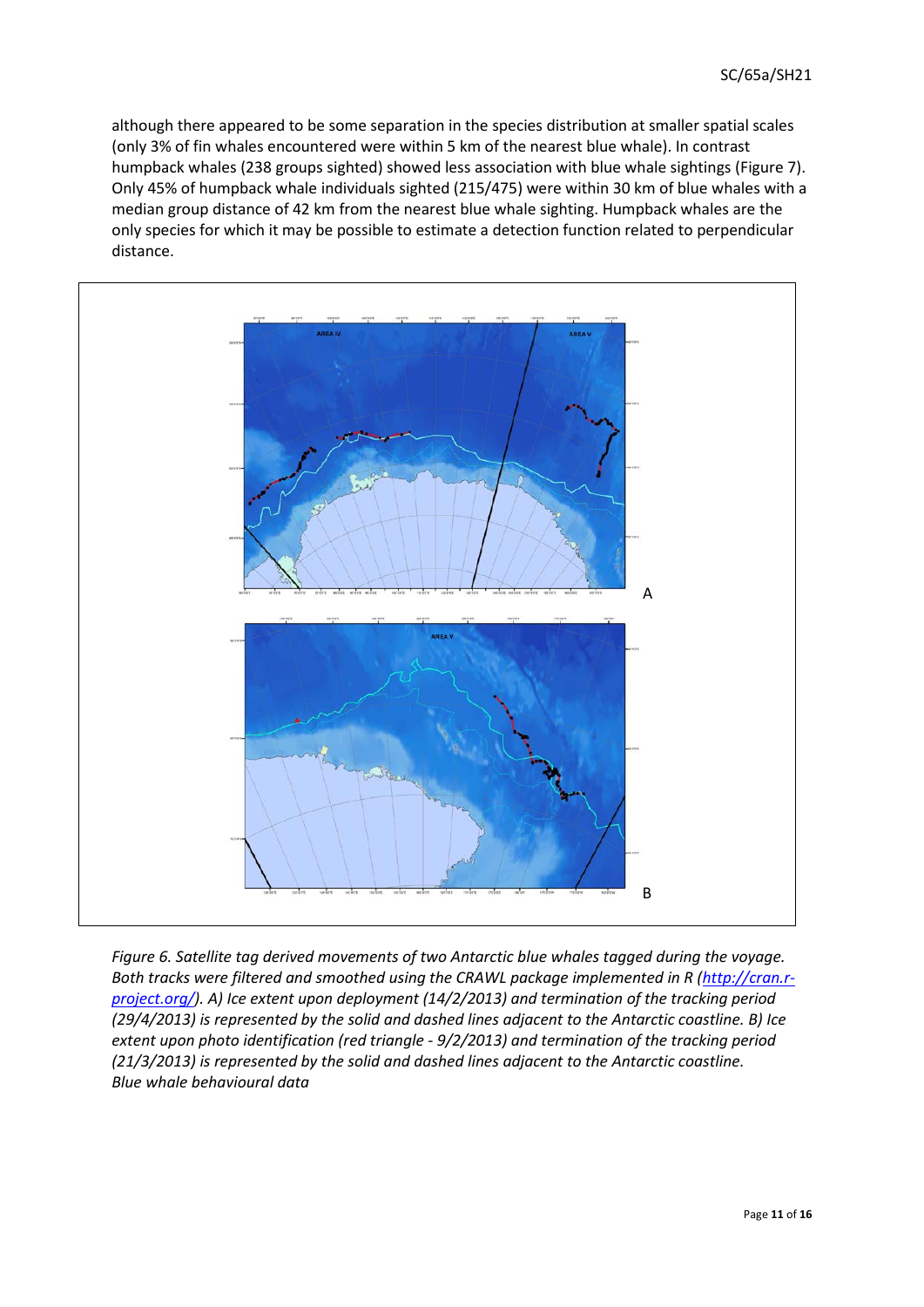|                                             | PTT 123223 ("Markus")                                           | PTT 121205 ("Henry")                                        |  |
|---------------------------------------------|-----------------------------------------------------------------|-------------------------------------------------------------|--|
| <b>Sex</b>                                  | Female                                                          | Male                                                        |  |
| Date deployed                               | 14/02/2013                                                      | 8/03/2013                                                   |  |
| <b>Track duration</b>                       | 74 days (40 days of locations data)                             | 14 days                                                     |  |
| Location deployed                           | 62.00°S, 149.01°E                                               | 64.04°S, 168.29°E                                           |  |
| <b>Photo identification date</b>            | NA.                                                             | 9/02/2013                                                   |  |
| <b>Photo identification location</b>        | NA.                                                             | 64.97°S, 143.47°E                                           |  |
| Locations per day (mean $\pm$ se;<br>range) | $7.75 \pm 0.90; 1 - 20$                                         | $12.07 \pm 1.58$ ; 3 - 25                                   |  |
| <b>Track distance</b>                       | 5300km                                                          | 1433km                                                      |  |
| Distance per day (mean ± se)                | $80.13 \pm 7.74$ km                                             | $102.37 \pm 9.94$ km                                        |  |
| Speed (mean ± se; max)                      | $3.90 \pm 0.16$ kmh <sup>-1</sup> ; 34.09 kmh <sup>-1</sup> max | 5.86 ± 0.31 kmh <sup>-1</sup> ; 26.04 kmh <sup>-1</sup> max |  |
| Locations per day (mean ± se;<br>range)     | $7.75 \pm 0.90; 1 - 20$                                         | $12.07 \pm 1.58$ ; 3 - 25                                   |  |
| Last transmission date                      | 29/04/2013                                                      | 21/03/2013                                                  |  |
| Last transmission location                  | 62.96°S, 73.95°E                                                | 68.18°S, 175.59°W                                           |  |

*Table 4. Tag performance and movement summaries calculated from filtered (SDA filter – Freitas et al. 2008) and smoothed (CRAWL – Johnson et al. 2008) Argos location data transmitted by two tagged blue whales.*



*Figure 7.Proprtions of fin and humpback whale sightings within each distance category from the nearest blue whale sighting .*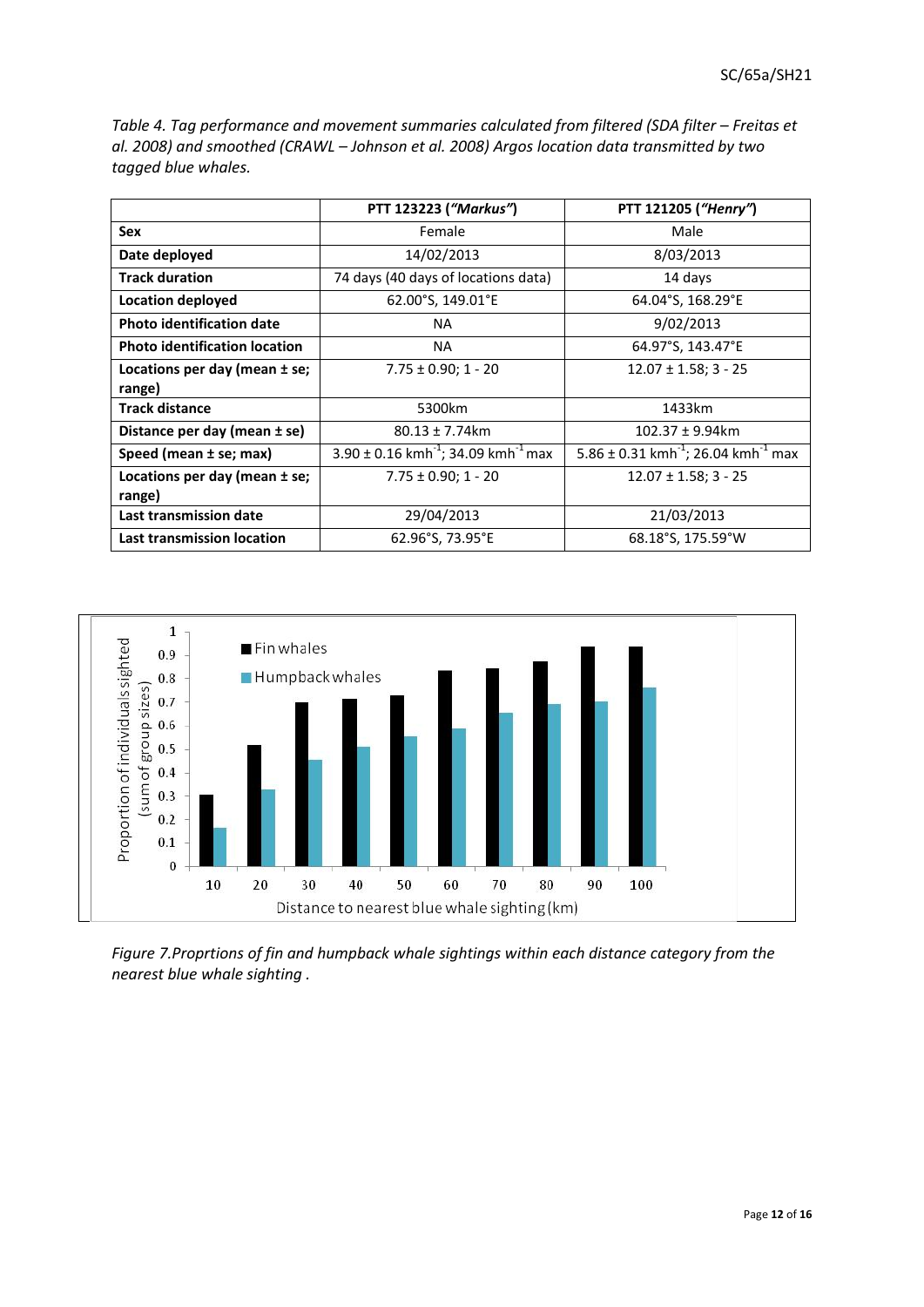| <b>Species</b>      | <b>Sightings</b> | <b>Individuals</b> |
|---------------------|------------------|--------------------|
| <b>Blue whale</b>   | 39               | 84                 |
| Like blue whale     | 7                | 9                  |
| Pygmy blue whale    | 9                | 17                 |
| Like pygmy blue     | $\mathbf{1}$     | 1                  |
| Fin whale           | 61               | 341                |
| Like fin whale      | 8                | 31                 |
| Humpback whale      | 238              | 475                |
| Like humpback whale | 67               | 110                |
| Right whale         | 2                | 3                  |
| Sei whale           | 4                | 4                  |
| Minke whale         | 7                | 8                  |
| Like minke          | 16               | 37                 |
| Sperm whale         | 7                | 7                  |
| Like sperm whale    | 4                | 4                  |
| Killer whale        | 5                | 59                 |
| Pilot whale         | 2                | 7                  |
| Like pilot whale    | $\mathbf{1}$     | 30                 |
| S Bottlenose whale  | $\mathbf{1}$     | 1                  |
| Ziphiidae           | 1                | 10                 |
| Common dolphin      | 5                | 75                 |
| Cruciger dolphin    | 4                | 32                 |
| Dusky dolphin       | 5                | 157                |
| Unid large baleen   | 55               | 93                 |
| Unid large whale    | 21               | 45                 |
| Unid whale          | 3                | 5                  |
| Unid small whale    | 10               | 10                 |
| Unid whale/dolphin  | 1                | 2                  |
| Unid dolphin        | 8                | 167                |
| Unid small cetacean | 4                | 7                  |

*Table 5. Summary of cetacean sightings during the Antarctic blue whale voyage 2013.*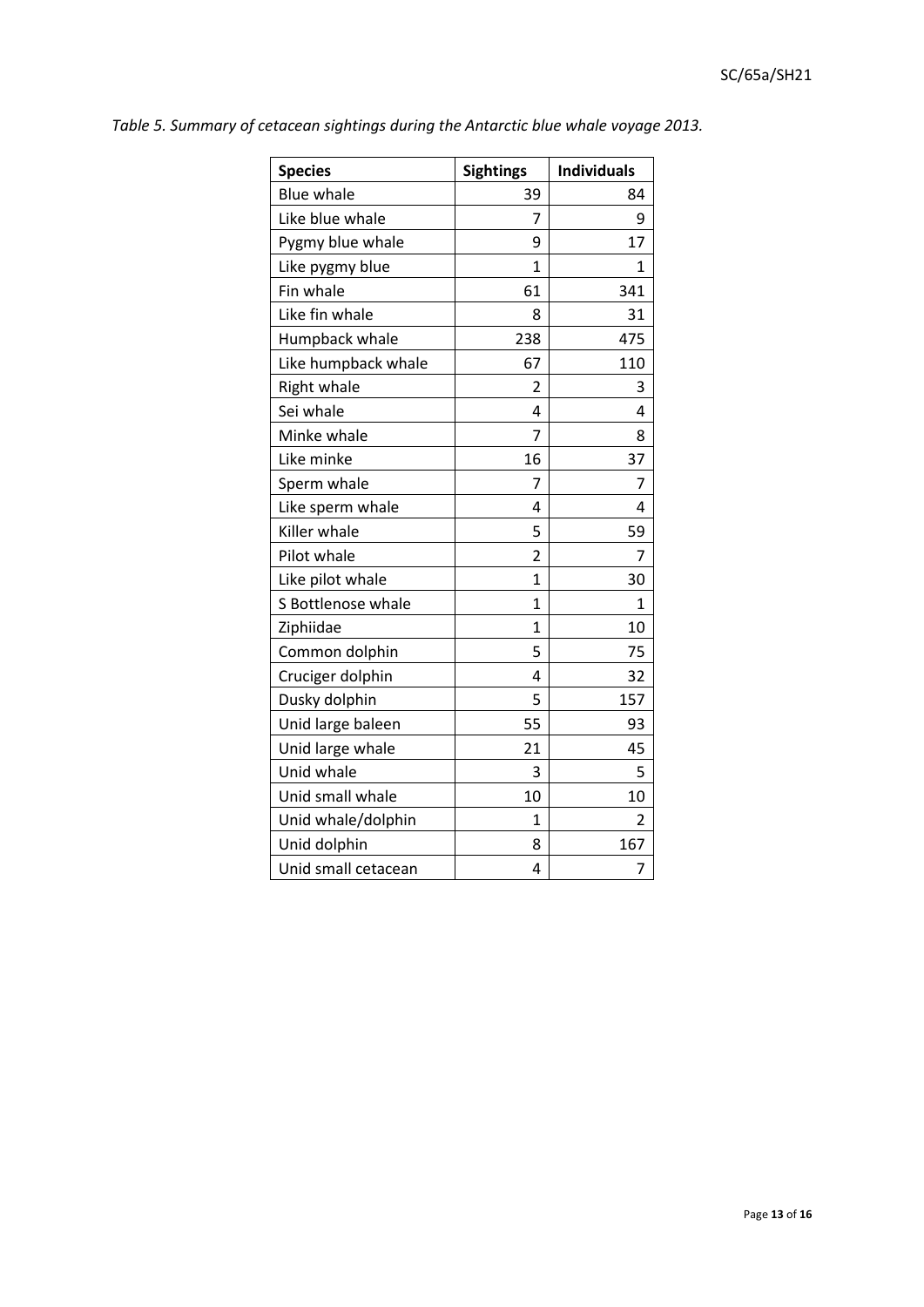#### *Conclusions*

- 1. DIFAR sonobuoys allowed the detection of aggregations of blue whales from hundreds of kilometres away and provided a bearing to the aggregation. This was a highly effective tool to improve the encounter rate for efficient photographic and biopsy sampling.
- 2. Photo-Identifications and biopsies were collected from both the ship and RHIB. Individual Antarctic blue whales were approached more easily with the ship, but in high-density areas the most efficient sampling was using both the ship and the RHIB.
- 3. Antarctic blue whales were successfully satellite tagged but were evasive in the presence of the RHIB.
- 4. The distributions of other whale species, particularly fin whales, were highly correlated with the distribution of blue whales so acoustically-directed search for blue whales was not random with respect to the distribution of other baleen whales. The estimation of regional abundance for other species from visual distance sampling data (Objective 4) on such voyages may not be appropriate.
- 5. Both acoustic detections and satellite tag deployments indicated that Antarctic blue whale distribution extends north of 60°S in late summer, which has not been shown in previous survey data.
- 6. The biopsy samples showed a strong bias towards males. This may be related to acoustic tracking, segregation with respect to ice or behavioural differences between sexes. The possible causes of the sex bias in sampled whales will be investigated further.

### **Acknowledgements**

The success of this voyage was due to a fantastic support team, both at sea and at the Australian Antarctic Division. Gardline Shipping Ltd and Talley's Group Ltd provided an excellent and professional crew for the *FV Amaltal Explorer*. Participation by Jay Barlow and Paula Olson was made possible by NOAA Southwest Fisheries Science Center. The formative guidance of the International Whaling Commission's Scientific Committee and Southern Ocean Research Partnership contributed significantly to voyage planning and implementation.

### **References**

- Andrews-Goff, V., Olson, P.A., Gales, N.J. and Double, M.C. 2013 Satellite telemetry derived summer movements of Antarctic blue whales Paper submitted for consideration by the IWC Scientific Committee. SC/65a/SH.
- Barlow, J., Miller, B.S., Olson, P., Andrews-Goff, V., Leaper, R., Schmitt, N., Lindsay, M. and Wadley, V. 2013 Antarctic blue whale voyage 2013 : science report. Available from [www.marinemammals.gov.au/sorp.](http://www.marinemammals.gov.au/sorp)
- Branch, T.A. and Butterworth, D.S. 2001. Estimates of abundance south of 60°S for cetacean species sighted frequently on the 1978/79 to 1997/98 IWC/IDCR-SOWER sighting surveys. . *Journal of Cetacean Research and Management Special Issue*, 3: 251-270.
- Branch, T.A., Matsuoka, K. and Miyashita, T. 2004. Evidence for increase in Antarctic blue whales based on Bayesian modelling. *Marine Mammal Science*, 20: 726-754.
- Childerhouse, S. 2010 Project outlines for the Southern Ocean Research Partnership. Paper SC/62/O10 presented to the IWC Scientific Committee, 2010 (unpublished).
- Clapham, P.J. and Baker, C.S. 2002 Modern Whaling. In: *Encyclopedia of Marine Mammals* (eds. W. F. Perrin, B. Würsig, J. G. M. Thewissen), pp. 1328-1332. Academic Press, San Diego, CA.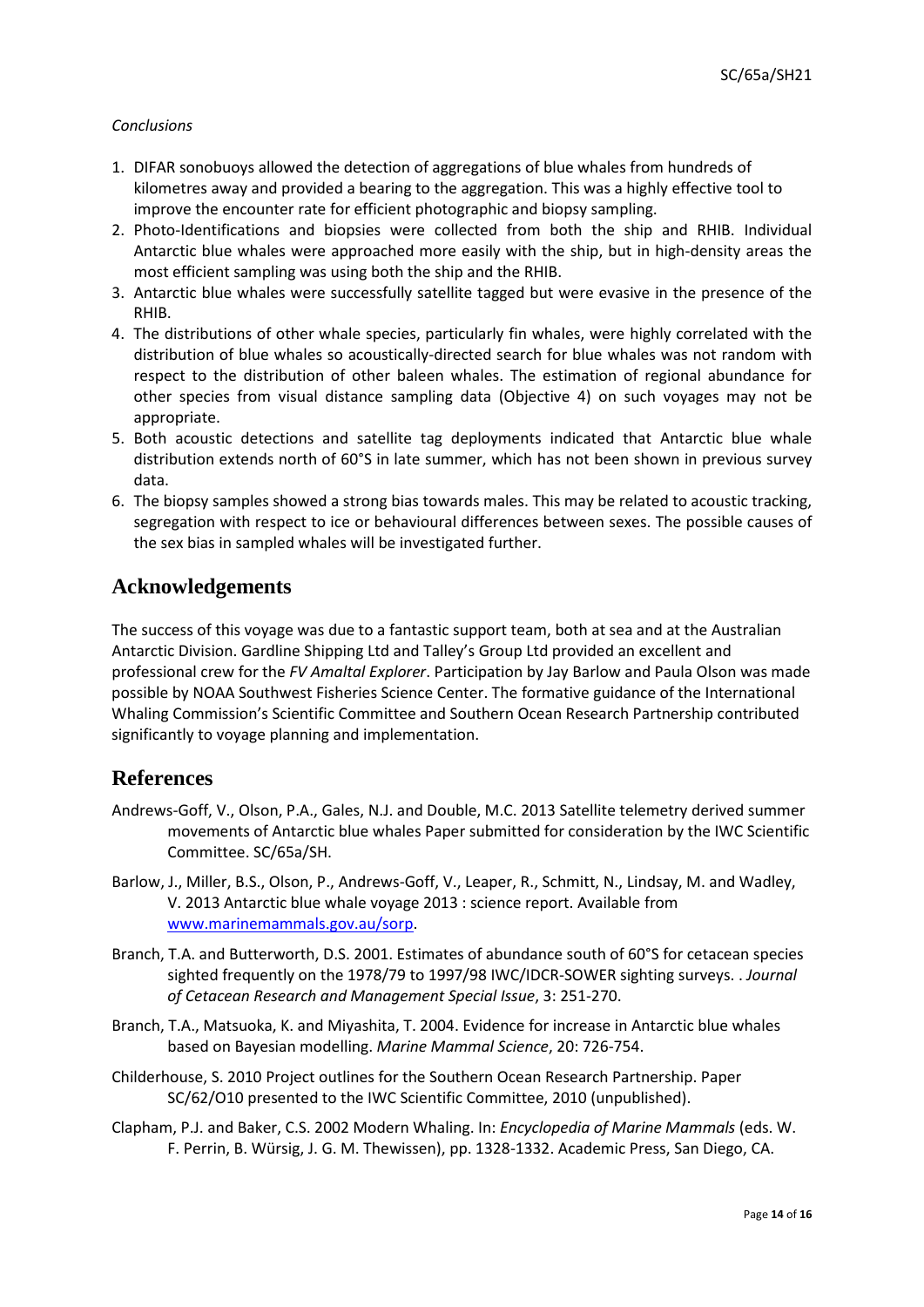- Double, M.C., Miller, B.S., Kelly, N., Leaper, R., Andrews-Goff, V., Schmitt, N., Wadley, V. and Lindsay, M. 2013 Antarctic Blue Whale Voyage 2013: Science Plan. Australian Antartic Division. Available from [www.marinemammals.gov.au/sorp.](http://www.marinemammals.gov.au/sorp)
- Gales, N., Double, M.C., Robinson, S., Jenner, C., Jenner, M., King, E., Gedamke, J., Paton, D. and Raymond, B. 2009 Satellite tracking of southbound East Australian humpback whales (*Megaptera novaeangliae*): challenging the feast or famine model for migrating whales. Paper submitted for consideration by the IWC Scientific Committee. SC/61/SH17.
- Galletti Vernazzani, B. and Olson, P.A. 2012 Report of between region comparison under Southern Hemisphere Blue Whale Catalogue (SHBWC). Paper submitted for consideration by the IWC Scientific Committee. SC/64/SH20.
- Gerrodette, T. 1995 The ability of IDCR cruises to detect changes in blue whale population size. International Whaling Commission. 271-272.
- International Whaling, C. 2012 Report of the Scientific Committee, Annex H, Other Southern Hemisphere Whale Stocks. International Whaling Commission 2012 (unpublished).
- International Whaling Commission 2009 Report of the Scientific Committee Paper SC/61/Rep1, IWC Scientific Committee, 2009 (unpublished).
- Kelly, N., Peel, D., Bravington, M. and Double, M.C. 2013 A new circumpolar abundance estimate for Antarctic blue whales: potential survey methods. Paper submitted for consideration by the IWC Scientific Committee. SC/65a/ForInfo08.
- Kibblewhite, A.C., Denham, R.N. and Barnes, D.J. 1967. Unusual low-frequency signals observed in New Zealand waters. *Journal of the Acoustical Society of America*, 41: 644-655.
- Krutzen, M., Barre, L.M., Moller, L.M., Heithaus, M.R., Simms, C. and Sherwin, W.B. 2002. A biopsy system for small cetaceans: darting success and wound healing in Tursiops spp. *Marine Mammal Science*, 18: 863-878.
- Larsen, F. 1998 Development of a biopsy system primarily for use on large cetaceans. Paper submitted for consideration by the IWC Scientific Committee. SC/50/O15
- Leaper, R. and Gordon, J. 2001. Application of photogrammetric methods for locating and tracking cetacean movements at sea. *Journal of Cetacean Research and Management*, 3: 131-141.
- McDonald, M., Hildebrand, J. and Mesnick, S. 2009. Worldwide decline in tonal frequencies of blue whale songs. *Endangered Species Research*, 9: 3–21.
- McDonald, M.A., Mesnick, S.L. and Hildebrand, J.A. 2006. Biogeographic characterisation of blue whale song worldwide: using song to identify populations. *Journal of Cetacean Research and Management*, 8: 55–65.
- Miller, B.S. 2012 Real-time tracking of blue whales using DIFAR sonobuoys.
- Miller, B.S., Barlow, J., Calderan, S., Collins, K., Leaper, R., Kelly, N., Peel, D., Olson, P., Ensor, P. and Double, M.C. 2013a Long-range acoustic tracking of Antarctic blue whales. Paper submitted for consideration by the IWC Scientific Committee. SC/65a/SH.
- Miller, B.S., Collins, K., Barlow, J., Calderan, S., Leaper, R., McDonald, M., Ensor, P., Olson, P., Olavarria, C. and .Double, M.C. 2013b Blue whale songs recorded around South Island, New Zealand. Paper submitted for consideration by the IWC Scientific Committee. SC/65a/SH.
- Miller, B.S., Kelly, N., Double, M.C., Childerhouse, S.J., Laverick, S. and Gales, N. 2012 Cruise report on SORP 2012 blue whale voyages: Development of acoustic methods. Paper submitted for consideration by the IWC Scientific Committee. SC/64/SH11.